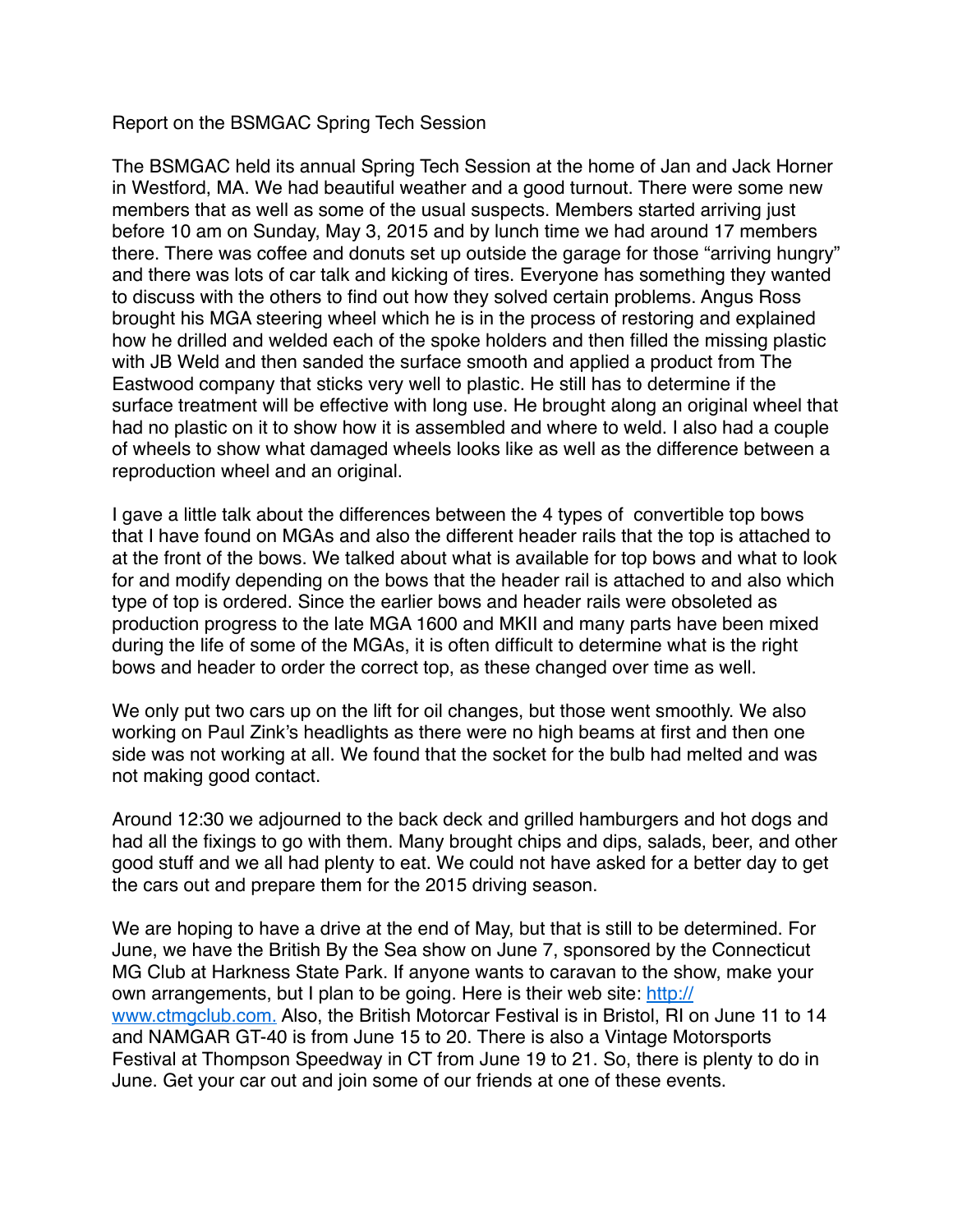Safety Fast,

Fred (Jack) Horner Westford, MA 978-399-4059